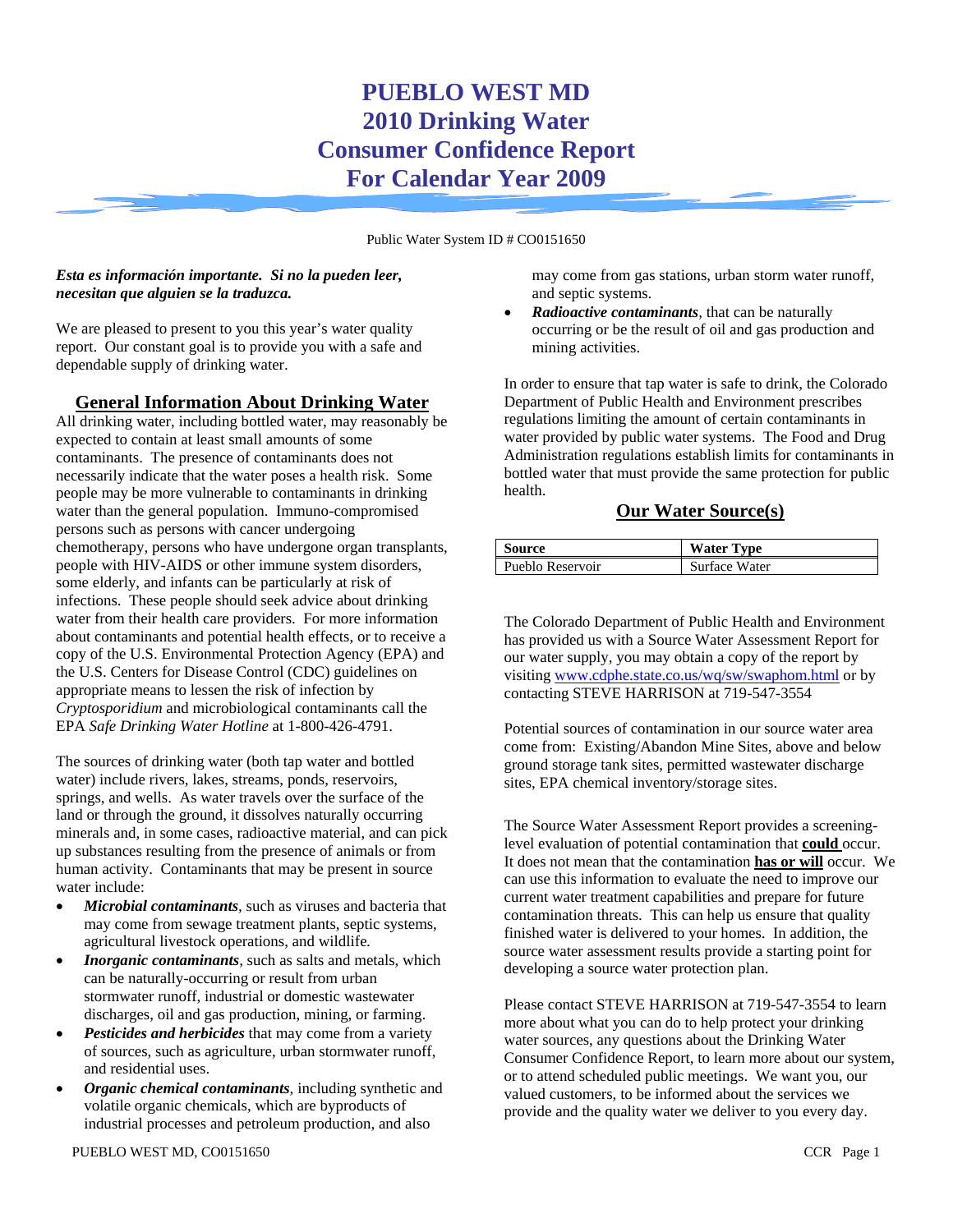#### **Terms and Abbreviations**

The following definitions will help you understand the terms and abbreviations used in this report:

- *Parts per million (ppm) or Milligrams per liter (mg/L)* one part per million corresponds to one minute in two years or a single penny in \$10,000.
- *Parts per billion (ppb) or Micrograms per liter (µg/L)* one part per billion corresponds to one minute in 2,000 years, or a single penny in \$10,000,000.
- *Parts per trillion (ppt) or Nanograms per liter (nanograms/L)* **-** one part per trillion corresponds to one minute in 2,000,000 years, or a single penny in \$10,000,000,000.
- *Parts per quadrillion (ppq) or Picograms per liter (picograms/L)* **-** one part per quadrillion corresponds to one minute in 2,000,000,000 years or one penny in \$10,000,000,000,000.
- *Picocuries per liter (pCi/L)* **-** picocuries per liter is a measure of the radioactivity in water.
- *Nephelometric Turbidity Unit (NTU)* **-** nephelometric turbidity unit is a measure of the clarity of water. Turbidity in excess of 5 NTU is just noticeable to the average person.
- *Action Level* **(AL) -** the concentration of a contaminant which, if exceeded, triggers treatment or other requirements which a water system must follow.
- *Treatment Technique (TT)* **-** A treatment technique is a required process intended to reduce the level of a contaminant in drinking water.
- *Maximum Contaminant Level Goal* **(MCLG) -** The "Goal" is the level of a contaminant in drinking water

below which there is no known or expected risk to health. MCLGs allow for a margin of safety.

- *Maximum Contaminant Level* **(MCL)-** The "Maximum Allowed" is the highest level of a contaminant that is allowed in drinking water. MCLs are set as close to the MCLGs as feasible using the best available treatment technology.
- *Maximum Residual Disinfectant Level Goal* **(MRDLG):** The level of a drinking water disinfectant, below which there is no known or expected risk to health. MRDLGs do not reflect the benefits of the use of disinfectants to control microbial contaminants.
- *Maximum Residual Disinfectant Level* **(MRDL):** The highest level of a disinfectant allowed in drinking water. There is convincing evidence that addition of a disinfectant is necessary for control of microbial contaminants.
- *Running Annual Average (RAA):* An average of monitoring results for the previous 12 calendar months.
- *Gross Alpha, Including RA, Excluding RN & U:* This is the gross alpha particle activity compliance value. It includes radium-226, but excludes radon 222 and uranium.
- *Microscopic Particulate Analysis (MPA) –* An analysis of surface water organisms and indicators in water. This analysis can be used to determine performance of a surface water treatment plant or to determine the existence of surface water influence on a ground water well.

## **Detected Contaminants**

PUEBLO WEST MD routinely monitors for contaminants in your drinking water according to Federal and State laws. The following table(s) show all detections found in the period of January 1 to December 31, 2009 unless otherwise noted. The State of Colorado requires us to monitor for certain contaminants less than once per year because the concentrations of these contaminants are not expected to vary significantly from year to year, or the system is not considered vulnerable to this type of contamination. Therefore, some of our data, though representative, may be more than one year old. The "Range" column in the table(s) below will show a single value for those contaminants that were sampled only once. Violations, if any, are reported in the next section of this report.

Note: Only detected contaminants appear in this report. If no tables appear in this section, that means that PUEBLO WEST MD did not detect any contaminants in the last round of monitoring.

| <b>Organics and Inorganics</b> | <b>Collection</b><br><b>Date</b> | <b>Highest</b><br>Value | <b>Range</b> | Unit | MCL | <b>MCLG</b> | <b>Typical Source</b>                                                                            |
|--------------------------------|----------------------------------|-------------------------|--------------|------|-----|-------------|--------------------------------------------------------------------------------------------------|
| <b>BARIUM</b>                  | 2/4/2009                         | 0.062                   | 0.062        | ppm  |     |             | Discharge of drilling wastes; Discharge<br>from metal refineries; Erosion of<br>natural deposits |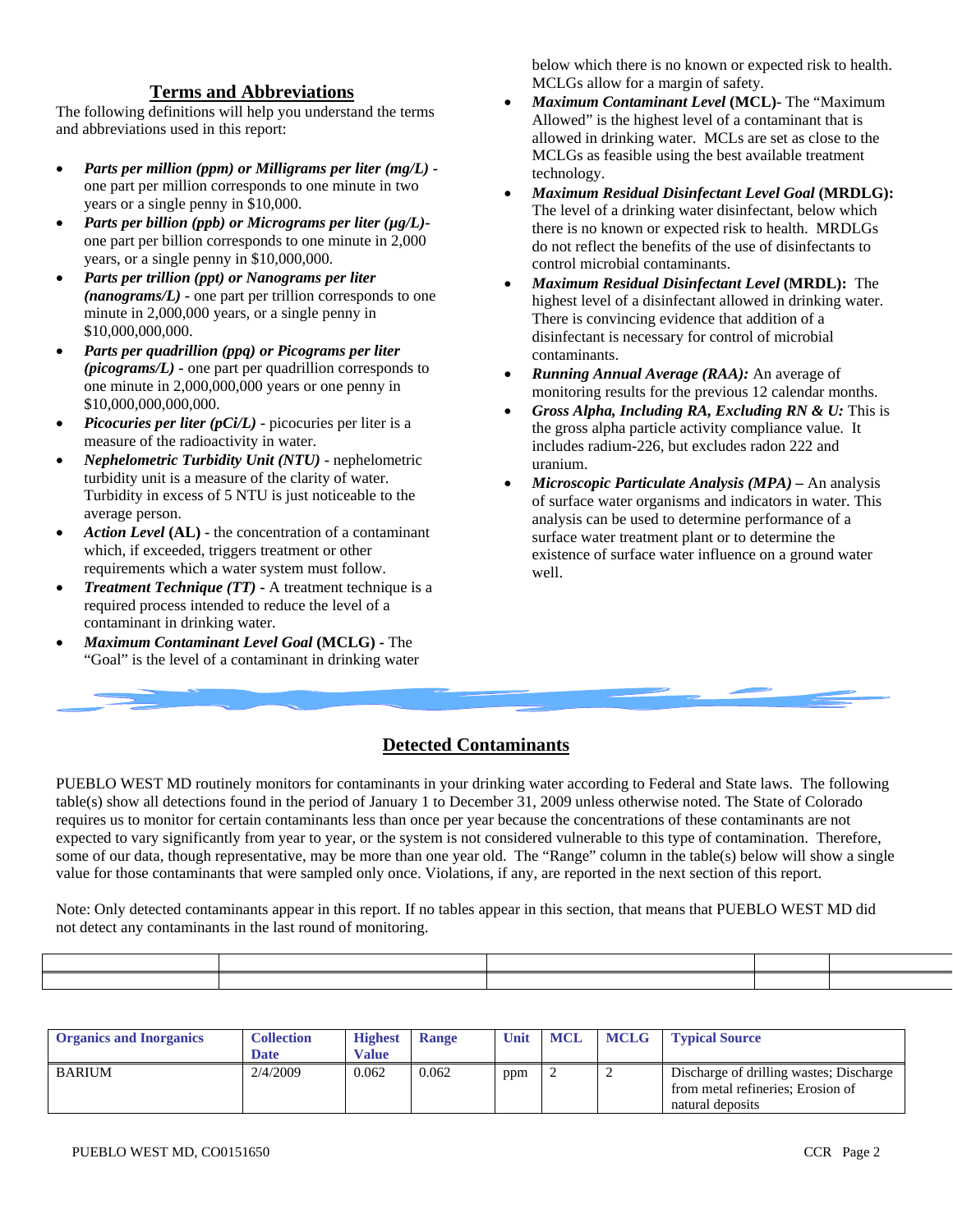| <b>Organics and Inorganics</b> | <b>Collection</b><br><b>Date</b> | <b>Highest</b><br><b>Value</b> | Range | Unit | <b>MCL</b> | <b>MCLG</b> | <b>Typical Source</b>                                                                                                              |
|--------------------------------|----------------------------------|--------------------------------|-------|------|------------|-------------|------------------------------------------------------------------------------------------------------------------------------------|
| <b>FLUORIDE</b>                | 2/4/2009                         | 0.68                           | 0.68  | ppm  | 4.0        | 4.0         | Erosion of natural deposits; Water<br>additive which promotes strong teeth;<br>Discharge from fertilizer and aluminum<br>factories |
| NITRATE (AS N)                 | 2/4/2009                         | 0.31                           | 0.31  | ppm  | 10         | 10          | Runoff from fertilizer use; Leaching<br>from septic tanks, sewage; Erosion of<br>natural deposits                                  |
| <b>SELENIUM</b>                | 2/4/2009                         | 4.6                            | 4.6   | ppb  | 50         | 50          | Discharge from petroleum and metal<br>refineries; Erosion of natural deposits;<br>Discharge from mines                             |

| <b>Turbidity</b> | <b>Sample Date</b>  | <b>Level Found</b>                                                                        | <b>TT Requirement</b>                                              | <b>Likely Source of</b><br><b>Contamination</b> |
|------------------|---------------------|-------------------------------------------------------------------------------------------|--------------------------------------------------------------------|-------------------------------------------------|
|                  | Date:<br>10-14-2009 | Highest single measurement:<br>0.53                                                       | Maximum 1.0 NTU for any single<br>measurement                      |                                                 |
| <b>TURBIDITY</b> | Month:<br>10        | Lowest monthly percentage of<br>samples meeting TT standard for<br>our technology:<br>97% | In any month, at least 95% of samples<br>must be less than 0.3 NTU | Soil Runoff                                     |

| <b>Disinfection By-Products</b>                  | <b>Date</b> | <b>Average</b> | <b>Range</b>  | <b>Highest</b><br><b>RAA</b> | Unit | <b>MCL</b> | <b>MCLG</b> | <b>Typical Source</b>                        |
|--------------------------------------------------|-------------|----------------|---------------|------------------------------|------|------------|-------------|----------------------------------------------|
| <b>TOTAL</b><br><b>TRIHALOMETHANES</b><br>(TTHM) | 2009        | 39             | $25.0 - 54.6$ | 43                           | ppb  | 80         | N/A         | By-product of drinking<br>water chlorination |
| TOTAL HALOACETIC<br>ACIDS (HAA5)                 | 2009        | 38             | $20.3 - 62.3$ | 41                           | ppb  | 60         | N/A         | By-product of drinking<br>water disinfection |

| <b>Disinfection By-Products</b><br><b>Stage 2 Standard</b><br><b>Monitoring Data</b> | Date                     | <b>Average</b> | <b>Range</b>  | <b>Highest</b><br><b>RAA</b> | Unit | <b>MCL</b> | <b>MCLG</b> | <b>Typical Source</b>                        |
|--------------------------------------------------------------------------------------|--------------------------|----------------|---------------|------------------------------|------|------------|-------------|----------------------------------------------|
| TOTAL<br><b>TRIHALOMETHANES</b><br>(TTHM)                                            | $2 - 2009$<br>$8 - 2009$ | 43.2           | $12.7 - 87.7$ | N/A                          | ppb  | 80         | N/A         | By-product of drinking<br>water chlorination |
| <b>TOTAL HALOACETIC</b><br>ACIDS (HAA5)                                              | $2 - 2009$<br>$8 - 2009$ | 43.8           | $11.3 - 74.3$ | N/A                          | ppb  | 60         | N/A         | By-product of drinking<br>water disinfection |

| <b>Disinfection By-Products</b> | <b>Average</b> | <b>Range</b> | <b>Units</b> | <b>MCL</b> | <b>MCLG</b> | <b>Typical Source</b>                     |
|---------------------------------|----------------|--------------|--------------|------------|-------------|-------------------------------------------|
| <b>CHLORITE</b>                 | 0.57           | 0.25/0.89    | ppm          | 1.0        | 0.8         | By-product of drinking water disinfection |

| <b>Lead and Copper</b> | <b>Collection Date</b> | $90^{\text{TH}}$ Percentile | Unit | AL. | <b>Typical Source</b>                                                    |
|------------------------|------------------------|-----------------------------|------|-----|--------------------------------------------------------------------------|
| <b>COPPER</b>          | 8-20-2008              | 0.25                        | ppm  | 1.3 | Corrosion of household plumbing systems;<br>Erosion of natural deposits. |
| <b>LEAD</b>            | 8-20-2008              | າາ<br>4.4                   | ppb  | 15  | Corrosion of household plumbing systems;<br>Erosion of natural deposits  |

| <b>Radionuclides</b>               | <b>Collection Date</b> | <b>Highest</b><br><b>Value</b> | <b>Range</b>                                          | Unit  | <b>MCL</b> | <b>MCLG</b> | <b>Typical Source</b>                            |
|------------------------------------|------------------------|--------------------------------|-------------------------------------------------------|-------|------------|-------------|--------------------------------------------------|
| , COMBINED (226,<br>RADIUM.<br>228 | 12/2/2004              |                                | $\cap$<br>$\overline{\phantom{0}}$<br>$\cup$ . $\sim$ | pCi/L |            | v           | $\blacksquare$<br>Erosion of natural<br>deposits |